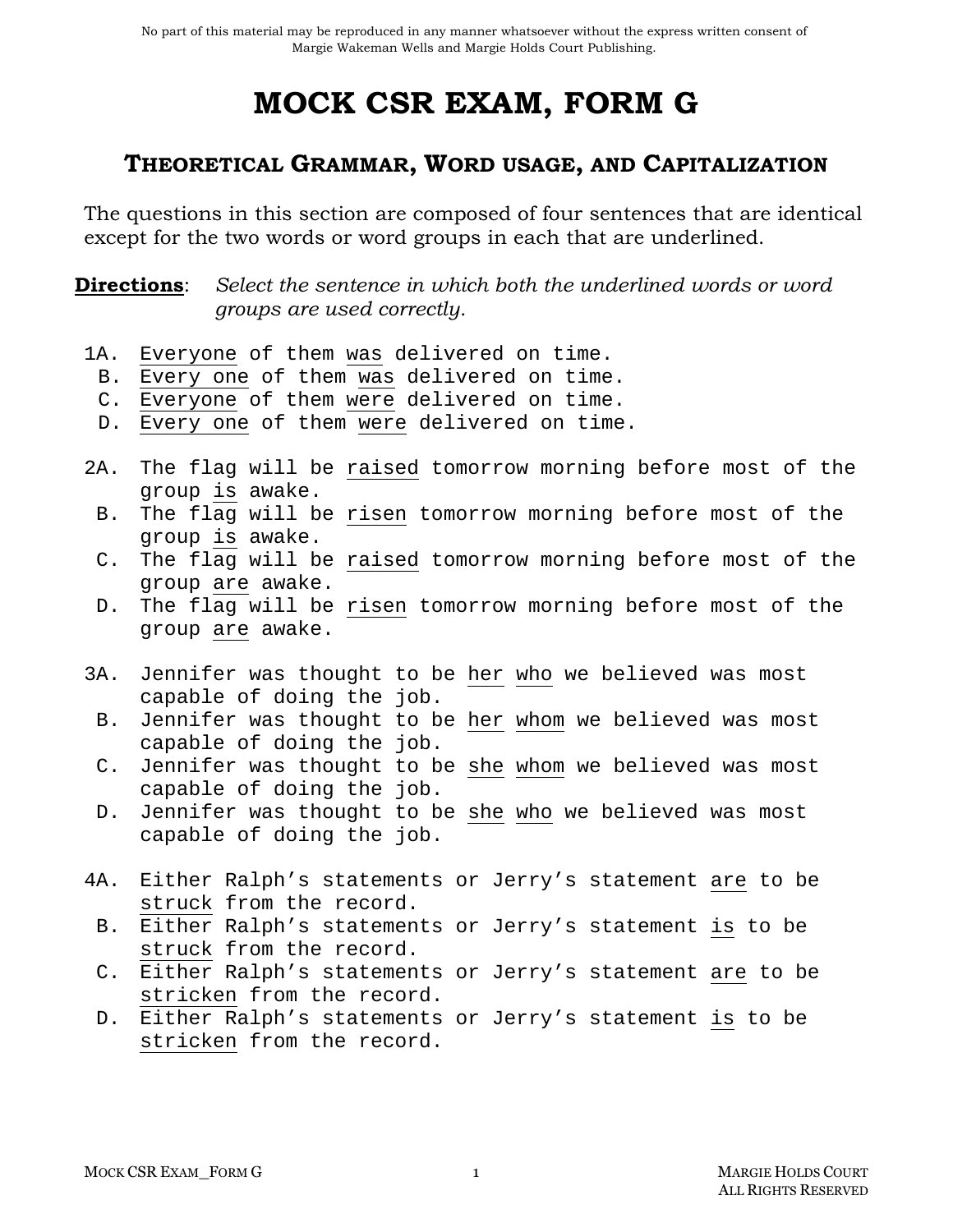- 5A. The mother but not the girls was invited to explore the possibilities for the project with Tom and he.
	- B. The mother but not the girls were invited to explore the possibilities for the project with Tom and he.
	- C. The mother but not the girls was invited to explore the possibilities for the project with Tom and him.
	- D The mother but not the girls were invited to explore the possibilities for the project with Tom and him.
- 6A. I feel bad that he is only somewhat better.
- B. I feel badly that he is only some better.
- C. I feel badly that he is only somewhat better.
- D. I feel bad that he is only some better.
- 7A. We never learned why measles was rampant during that time. B. We never learned why measles were rampant during that time. C. We did not learn why measles were rampant during that time. D. We did not learn why measles was rampant during that time.
- 8A. The boss, along with several of the employees, is to take two months' leave this fall.
- B. The boss, along with several of the employees, is to take two month's leave this fall.
- C. The boss, along with several of the employees, are to take two month's leave this fall.
- D. The boss, along with several of the employees, are to take two months' leave this fall.
- 9A. Tom is one of the men who are assisting with the real difficult parts of the document.
- B. Tom is one of the men who is assisting with the real difficult parts of the document.
- C. Tom is one of the men who are assisting with the really difficult parts of the document.
- D. Tom is one of the men who is assisting with the really difficult parts of the document.
- 10A. We debated about who to send to talk to Tim and Ray both.
	- B. We debated about whom to send to talk to both Tim and Ray.
	- C. We debated about who to send to talk to both Tim and Ray.
	- D. We debated about whom to send to talk to Tim and Ray both.
- 11A. There were less people at this convention than before. B. There were less people at this convention then before. C. There were fewer people at this convention than before. D. There were fewer people at this convention then before.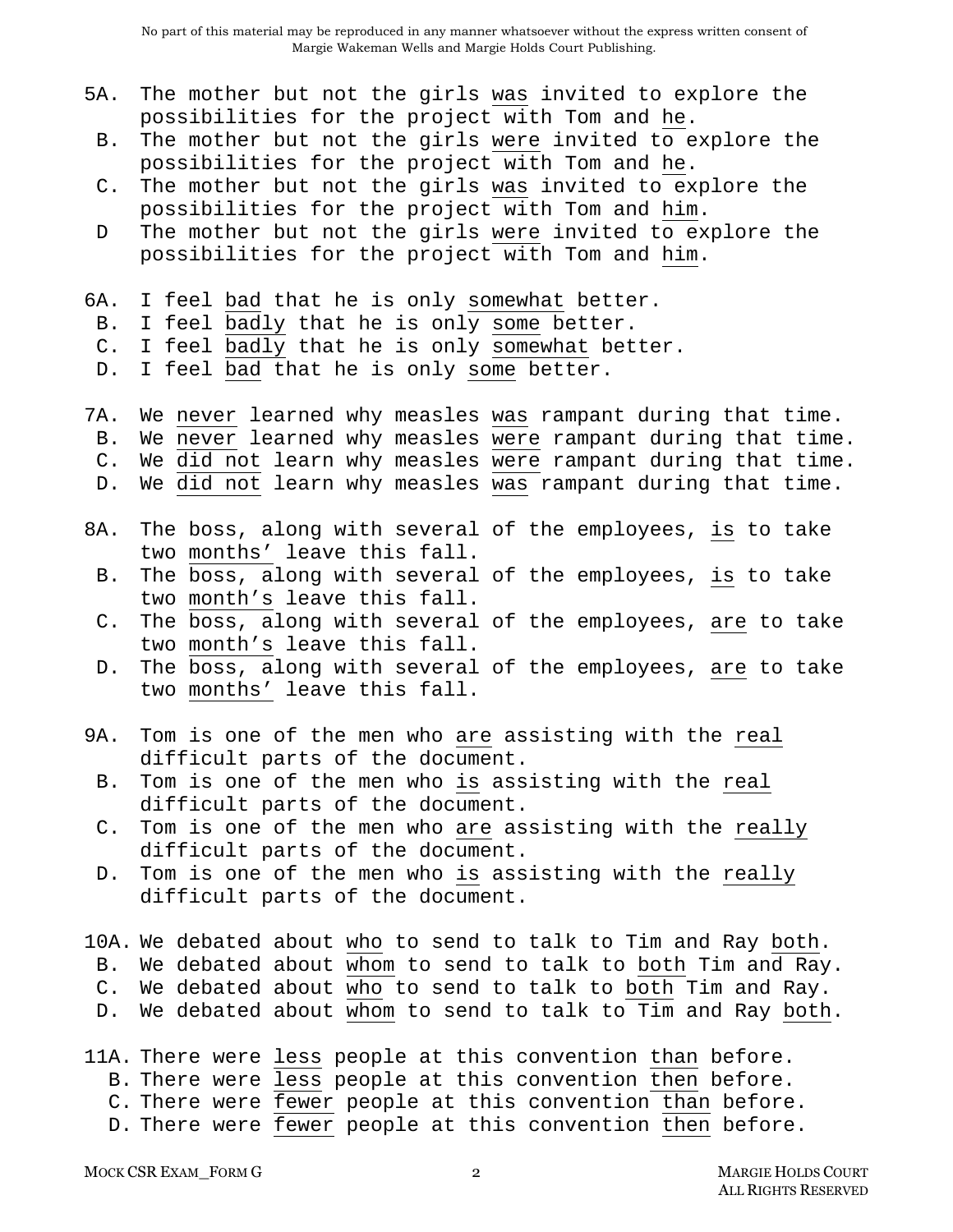- 12A. A number of them are different than what I have ordered.
	- B. A number of them is different than what I have ordered.
	- C. A number of them are different from what I have ordered.
	- D. A number of them is different from what I have ordered.
- 13A. I lay there for a while trying to decide where to spend my one week's vacation.
	- B. I laid there for a while trying to decide where to spend my one week's vacation.
	- C. I laid there for a while trying to decide where to spend my one weeks' vacation.
	- D. I lay there for a while trying to decide where to spend my one weeks' vacation.
- 14A. Between you and I, there are, as I see it, enough votes.
	- B. Between you and me, there are, as I see it, enough votes.
	- C. Between you and I, there is, as I see it, enough votes.
	- D. Between you and me, there is, as I see it, enough votes.
- 15A. I had six pairs to divide among the three of them.
	- B. I had six pair to divide between the three of them.
	- C. I had six pair to divide among the three of them.
	- D. I had six pairs to divide between the three of them.
- 16A. I don't recall whether it was imperative that she attends.
	- B. I don't recall if it was imperative that she attends.
	- C. I don't recall if it was imperative that she attend.
	- D. I don't recall whether it was imperative that she attend.
- 17A. The river rescue ran more smoothly after his whereabouts was pinpointed.
	- B. The river rescue ran smoother after his whereabouts was pinpointed.
	- C. The river rescue ran more smoothly after his whereabouts were pinpointed.
	- D. The river rescue ran more smoother after his whereabouts was pinpointed.
- 18A. It is you who people think are to give it to Dan and her. B. It is you who people think is to give it to Dan and she. C. It is you who people think is to give it to Dan and her. D. It is you who people think are to give it to Dan and she.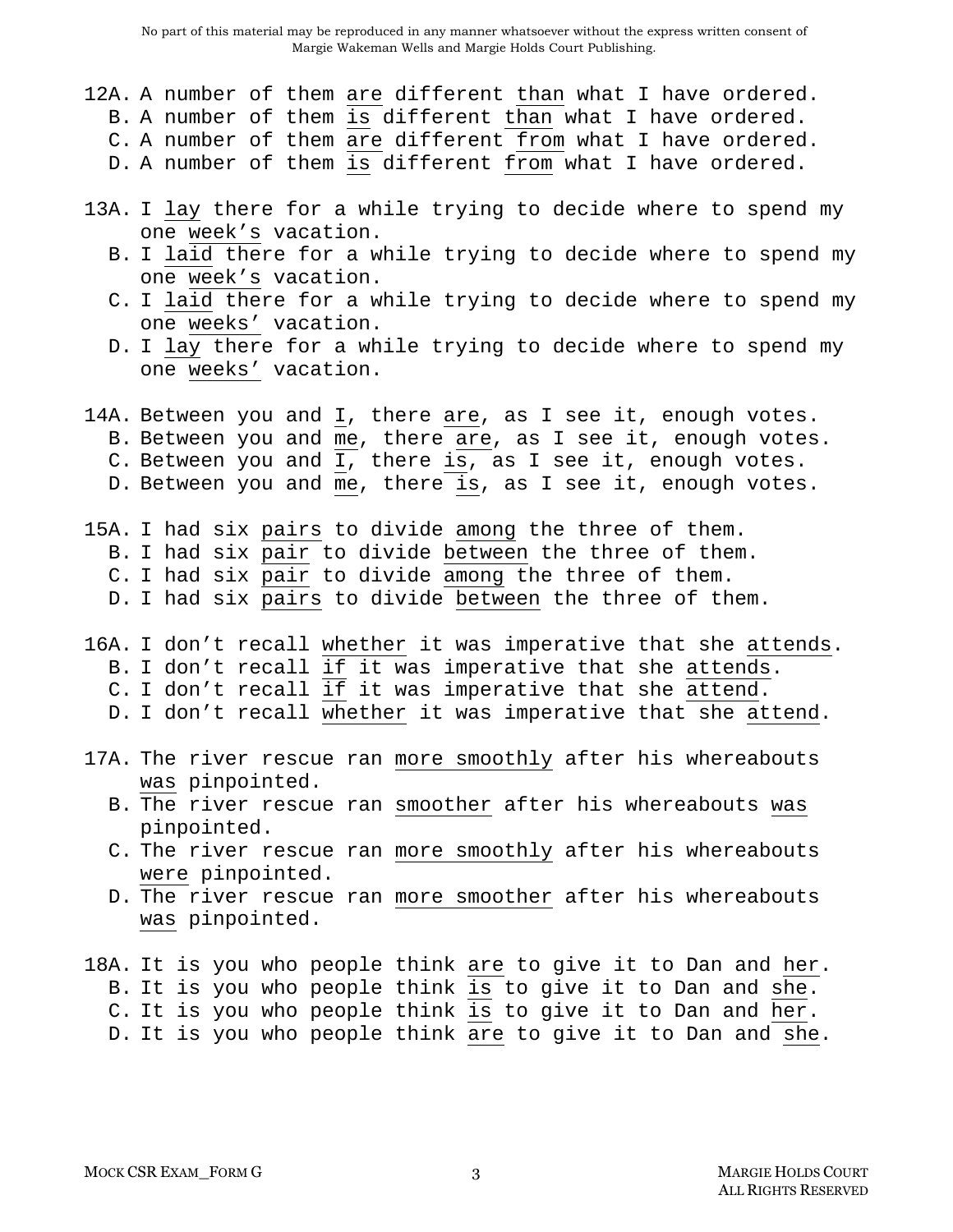- 19A. She is the one whom the boys believe are leading the party. B. She is the one who the boys believe are leading the party. C. She is the one whom the boys believe is leading the party. D. She is the one who the boys believe is leading the party.
- 20A. She does not feel so good as she did two months ago. B. She does not feel as good as she did two months ago. C. She does not feel so well as she did two months ago. D. She does not feel as well as she did two months ago.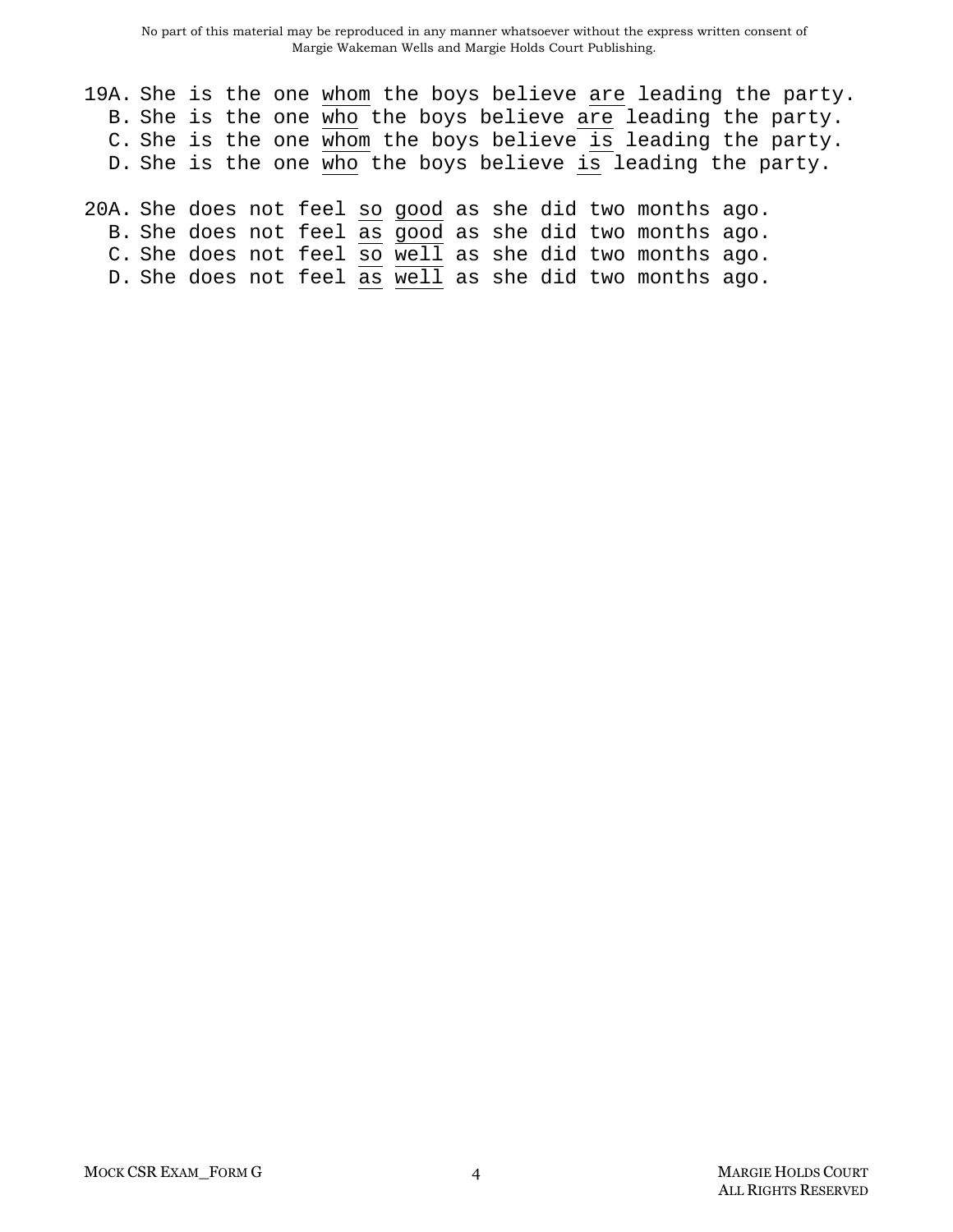## **PROOFREADING FOR PUNCTUATION, SPELLING, AND WORD USAGE**

This section consists of four-line cases. Each line in each case is a separate test item.

Read each case and determine whether each individual line in the case contains a punctuation error, a spelling error, a word usage error, or no error.

Capitalization, grammar, and hyphenation are not tested in this section.

**Directions**: *Select the option that designates the type of error*.

- A. Punctuation error: Commas, periods, question marks, quotes, dashes, apostrophes, semicolons, or colons that are used incorrectly, omitted, or misplaced.
- B. Spelling error: A word that is misspelled and forms no valid word. Example: *defendant* (correct) vs. *defendent* (incorrect).
- C. Word usage error: A word that is spelled correctly but used incorrectly. Example: *principle*/*principal*, *affect*/*effect*, *flair*/*flare*, *rest*/*wrest*, *sometime*/*some time* (limited to similar-sounding words).
- D. No error: The line contains no errors.

21 \_\_\_\_ As expected the time after the hurricane came through 22 \_\_\_\_ was a disasterous time. My husband, who was unhurt, spent 23 \_\_\_\_ hours assisting our neighbors' with cleaning up and 24 \_\_\_\_ removing the debris that had accummulated in the area.

25 He said to me, "What about your son? Is he going to loose 26 \_\_\_\_ out on his inheritance? I cannot believe he is going to 27 \_\_\_\_ be striken from your will," and went on to berate me on 28 it without knowing the mess it was turning in to.

29 \_\_\_\_ I did it because we needed the money and because after 30 \_\_\_\_ the fire destroyed the house, we had nowhere to go, and 31 \_\_\_\_ because we had emotionally distraught kids. The roll I 32 \_\_\_\_ played was that of breadwinner. I was baring a burden.

33 \_\_\_\_ His own company filed a lawsuit after the two incidence, 34 \_\_\_\_ looking for parody. Once the facts became widely known, 35 \_\_\_\_ the defendants decided to settle the case rather then 36 \_\_\_\_ continue to litigate what they knew, was a losing cause.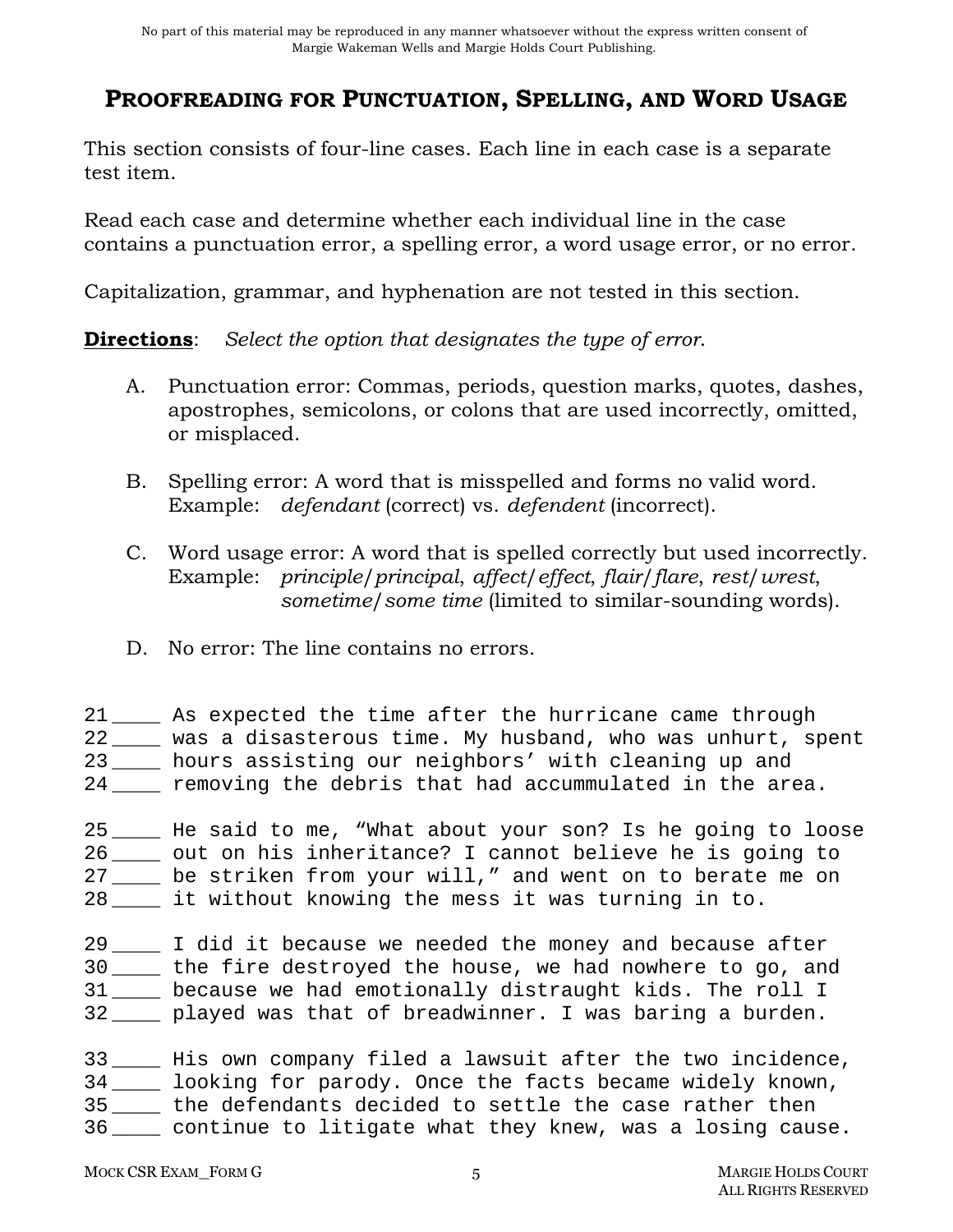40 \_\_\_\_ statistics. It is, most think, a totally seperate issue. 37 \_\_\_\_ He said, "I totally disagree with the hypothesis in the 38 \_\_\_\_ chapter 'What Are the Hidden Costs'?" His thinking is 39 \_\_\_\_ that the truth about those costs would be born out by the

41 \_\_\_\_ We knew that these new instructions would supercede all 42 others; therefore we wanted to understand them. Our team, 43 \_\_\_\_ though we were a small unit felt we could handle the job. 44 We were relentless in our persuit of perfection.

45 \_\_\_\_ He walked passed the house several times that night. The 46 \_\_\_\_ things he was looking for include: loud music and voices, 47 \_\_\_\_ people coming and going, lights going off, and on. He 48 \_\_\_\_ reported his findings immediately to Sargent Michaels.

50 \_\_\_\_ caffiene. He also noted the presence of some arterial 49 \_\_\_\_ The doctor reported heart palpitations, because of excess 51 \_\_\_\_ blockage, but nothing of major consequence. She listed 52 \_\_\_\_ several recommendations: excercise and a low-fat diet.

55 \_\_\_\_ vintner, he has been the keynote at several seminars, 53 \_\_\_\_ Her husband is a connoisseur of several varieties of fine 54 wine, mainly from the West Coast. As he is a prominant 56 \_\_\_\_ that I have attended, in the Southern California area.

60 \_\_\_\_ able to whether the financial storms we faced. 57 \_\_\_\_ After moving in to the new house, we were immediately 58 \_\_\_\_ faced with problems that were undisclosed prior to our 59 \_\_\_\_ purchase. We were covered by a good policy, and were

61 \_\_\_\_ I new challenges were coming and that we had to be able 62 \_\_\_\_ to affect changes that would be beneficial to us. I have 63 \_\_\_\_ been through hard times before. Although, they were not 64 \_\_\_\_ this bad. It was unbelievable that we had to do it again.

65 \_\_\_\_ Not really knowing what to expect I was uneasy about 66 \_\_\_\_ this deal. It just didn't feel right. He kept saying 67 \_\_\_\_ "It's okay, we will be fine. What do you need me to do to 68 \_\_\_\_ convince you it is okay? I wasn't comfortable with it.

70 \_\_\_\_ I need to go to the ER," beginning to feint before she 69 \_\_\_\_ In the afternoon she said to me, "I feel strange. I think 71 \_\_\_\_ even finished the sentence. I called 9-1-1 immediately, 72 \_\_\_\_ and waited impatiently until I heard the sirens nearby.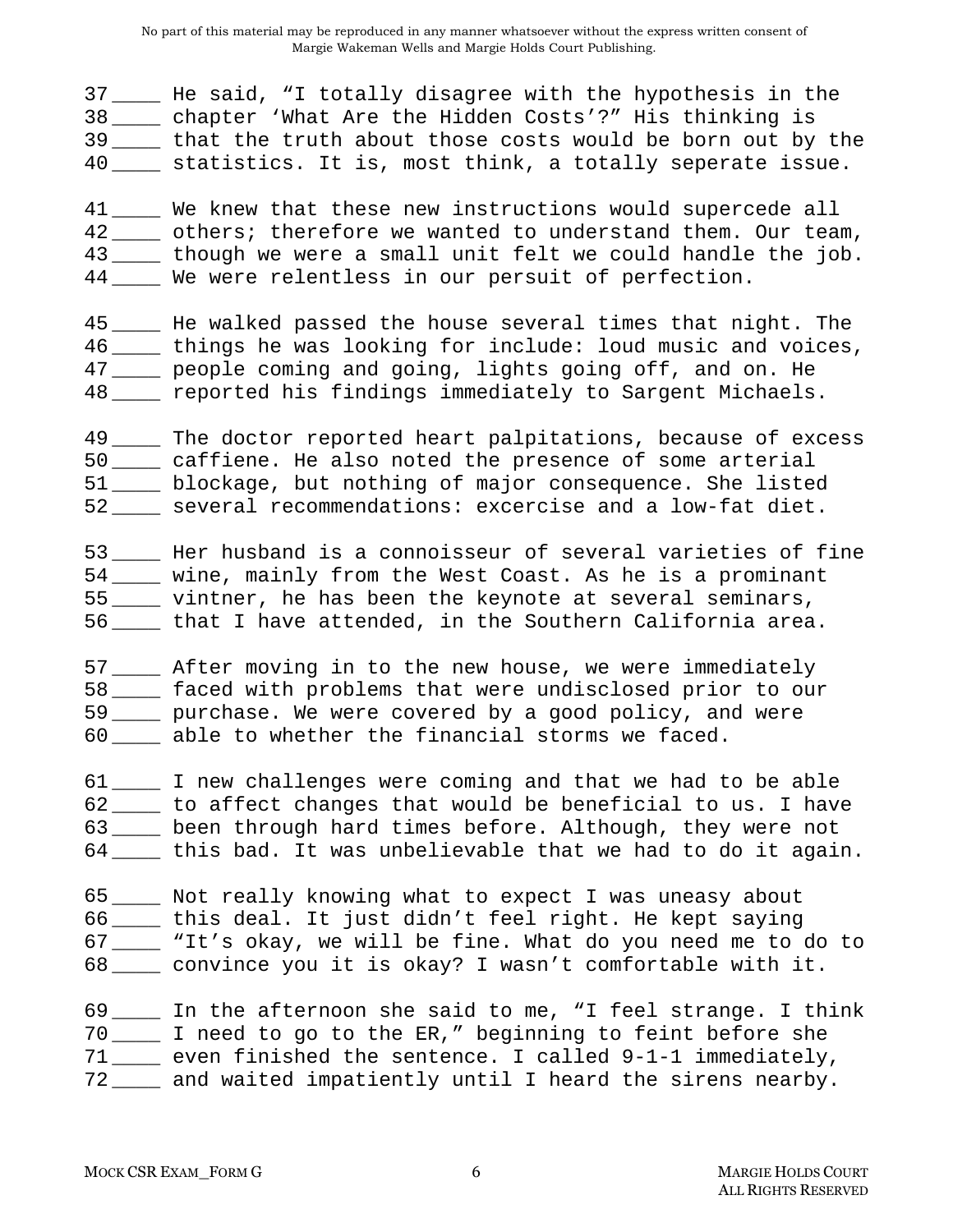73 \_\_\_\_ It is a loan that we have funded and, after all expenses 74 \_\_\_\_ are paid, will try -- I appreciate the word transparency. 75 \_\_\_\_ It is what we are aiming for; however, I do want to say 76 \_\_\_\_ we intend this to be discreet from our main business.

77 \_\_\_\_ It was a caffeinated beverage that he was drinking, which 78 \_\_\_\_ he purchased earlier. It was a faze he was going through. 79 \_\_\_\_ By the time he arrived, he was fidgetty. I knew we were 80 \_\_\_\_ in for a rough ride, as we tried to settle the details.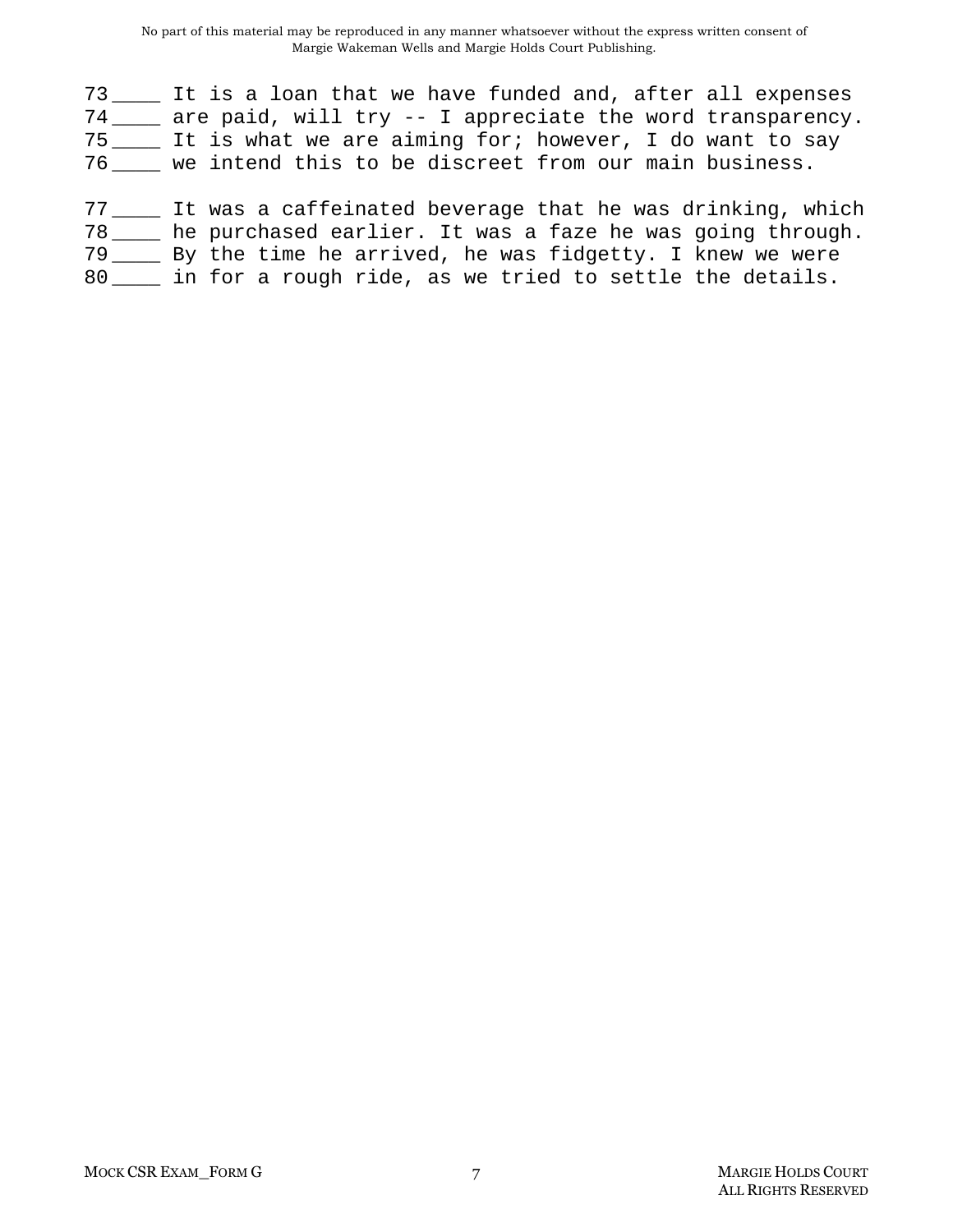## **VOCABULARY**

#### **Directions**: *Choose the word or phrase that is closest in meaning to the word in capital letters.*

81. RESOLUTE A) determined B) uncertain C) repeated D) sorry 82. FORTITUDE A) weakness B) palsy C) strength D) luck 83. SULLEN A) nasty B) mean C) glum D) sharp 84. INDIGNANT A) embarrassed B) stingy C) sincere D) angry 85. HOSPITABLE A) complimentary B) cautious C) rich D) generous 86. REPUDIATE A) contrast B) aver C) abjure D) deign 87. ACRIMONIOUS A) melodious B) bitter C) involved D) smelly 88. ADULATION A) pollution B) persecution C) adoration D) reduction 89. ADDLE A) increase B) poison C) hesitate D) confuse 90. EQUABLE A) understandable B) fair C) unvarying D) similar 91. EXACERBATE A) complicate B) negate C) implicate D) irritate 92. EXPIATE A) abridge B) celebrate C) accuse D) atone 93. SALIENT A) prominent B) salty C) drooling D) silly 94. TORPID A insipid B) sluggish C) tormented D) clever 95. GAINSAY A) deny B) repeat C) profit D) agree 96. HIRSUTE A) dapper B) hideous C) hairy D) suitable 97. OBSTREPEROUS A) unknown B) unaware C) unruly D) murky 98. URBANE A) polished B) citified D artificial D) organized 99. PARSIMONY A) thrift B) poverty C) greed D) partnership 100. EXACT A) extend B) extort C) wheedle D) tease

ALL RIGHTS RESERVED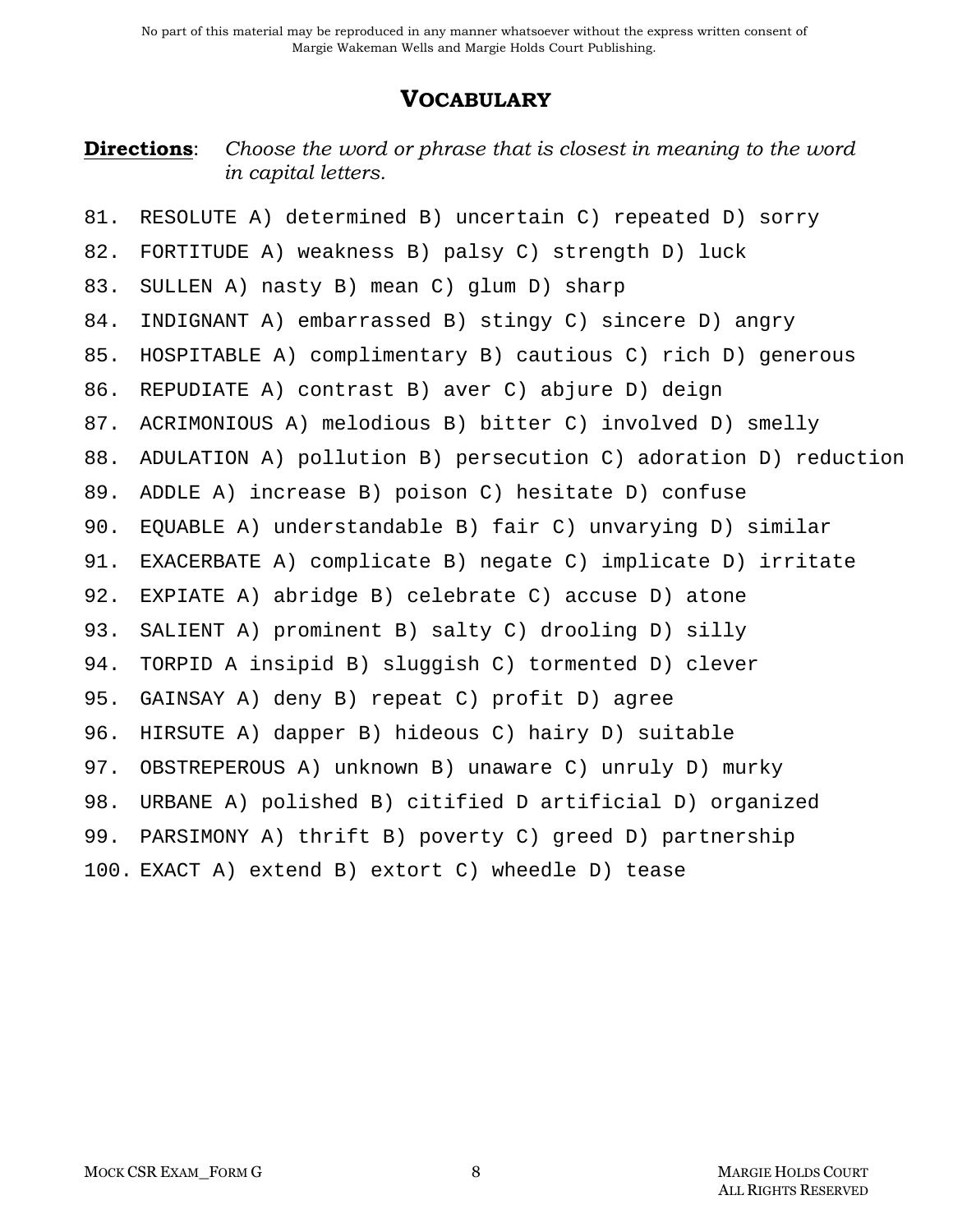# **MOCK CSR EXAM, FORM G**

## **THEORETICAL GRAMMAR, WORD USAGE, AND CAPITALIZATION**

The questions in this section are composed of four sentences that are identical except for the two words or word groups in each that are underlined.

**Directions**: *Select the sentence in which both the underlined words or word groups are used correctly.* 

- 1A. Everyone of them was delivered on time.
- **B. Every one of them was delivered on time.**
- C. Everyone of them were delivered on time.
- D. Every one of them were delivered on time.
- 2A. The flag will be raised tomorrow morning before most of the group is awake.
	- B. The flag will be risen tomorrow morning before most of the group is awake.
	- **C. The flag will be raised tomorrow morning before most of the group are awake.**
- D. The flag will be risen tomorrow morning before most of the group are awake.
- 3A. Jennifer was thought to be her who we believed was most capable of doing the job.
- B. Jennifer was thought to be her whom we believed was most capable of doing the job.
- C. Jennifer was thought to be she whom we believed was most capable of doing the job.
- **D. Jennifer was thought to be she who we believed was most capable of doing the job.**
- 4A. Either Ralph's statements or Jerry's statement are to be struck from the record.
- B. Either Ralph's statements or Jerry's statement is to be struck from the record.
- C. Either Ralph's statements or Jerry's statement are to be stricken from the record.
- **D. Either Ralph's statements or Jerry's statement is to be stricken from the record.**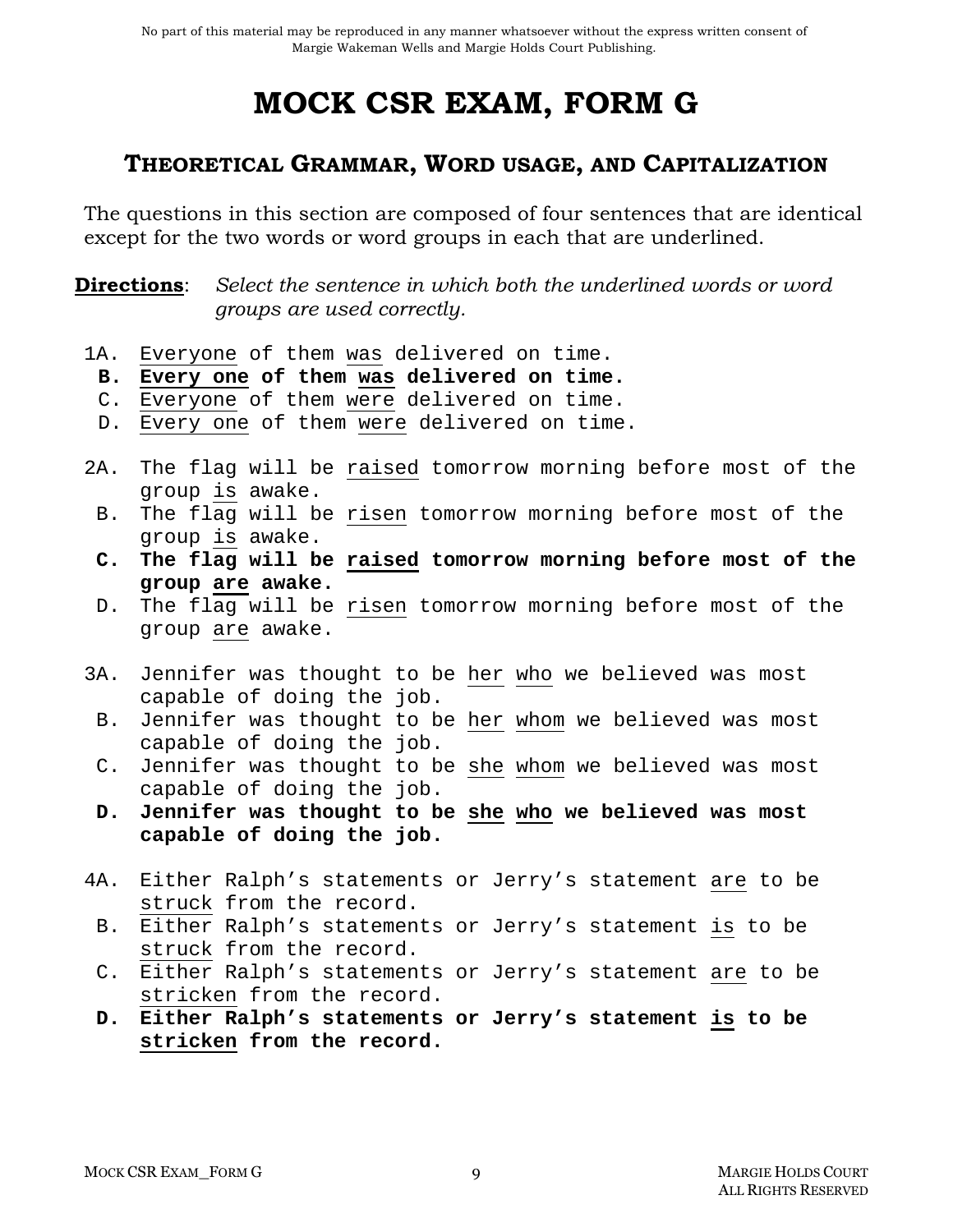- 5A. The mother but not the girls was invited to explore the possibilities for the project with Tom and he.
	- B. The mother but not the girls were invited to explore the possibilities for the project with Tom and he.
	- **C. The mother but not the girls was invited to explore the possibilities for the project with Tom and him.**
	- D The mother but not the girls were invited to explore the possibilities for the project with Tom and him.

#### **6A. I feel bad that he is only somewhat better.**

- B. I feel badly that he is only some better.
- C. I feel badly that he is only somewhat better.
- D. I feel bad that he is only some better.
- 7A. We never learned why measles was rampant during that time.
- B. We never learned why measles were rampant during that time.
- C. We did not learn why measles were rampant during that time.
- **D. We did not learn why measles was rampant during that time.**
- **8A. The boss, along with several of the employees, is to take two months' leave this fall.**
- B. The boss, along with several of the employees, is to take two month's leave this fall.
- C. The boss, along with several of the employees, are to take two month's leave this fall.
- D. The boss, along with several of the employees, are to take two months' leave this fall.
- 9A. Tom is one of the men who are assisting with the real difficult parts of the document.
- B. Tom is one of the men who is assisting with the real difficult parts of the document.
- **C. Tom is one of the men who are assisting with the really difficult parts of the document.**
- D. Tom is one of the men who is assisting with the really difficult parts of the document.
- 10A. We debated about who to send to talk to Tim and Ray both.
	- **B. We debated about whom to send to talk to both Tim and Ray.**
	- C. We debated about who to send to talk to both Tim and Ray.
	- D. We debated about whom to send to talk to Tim and Ray both.
- 11A. There were less people at this convention than before. B. There were less people at this convention then before. **C. There were fewer people at this convention than before.**  D. There were fewer people at this convention then before.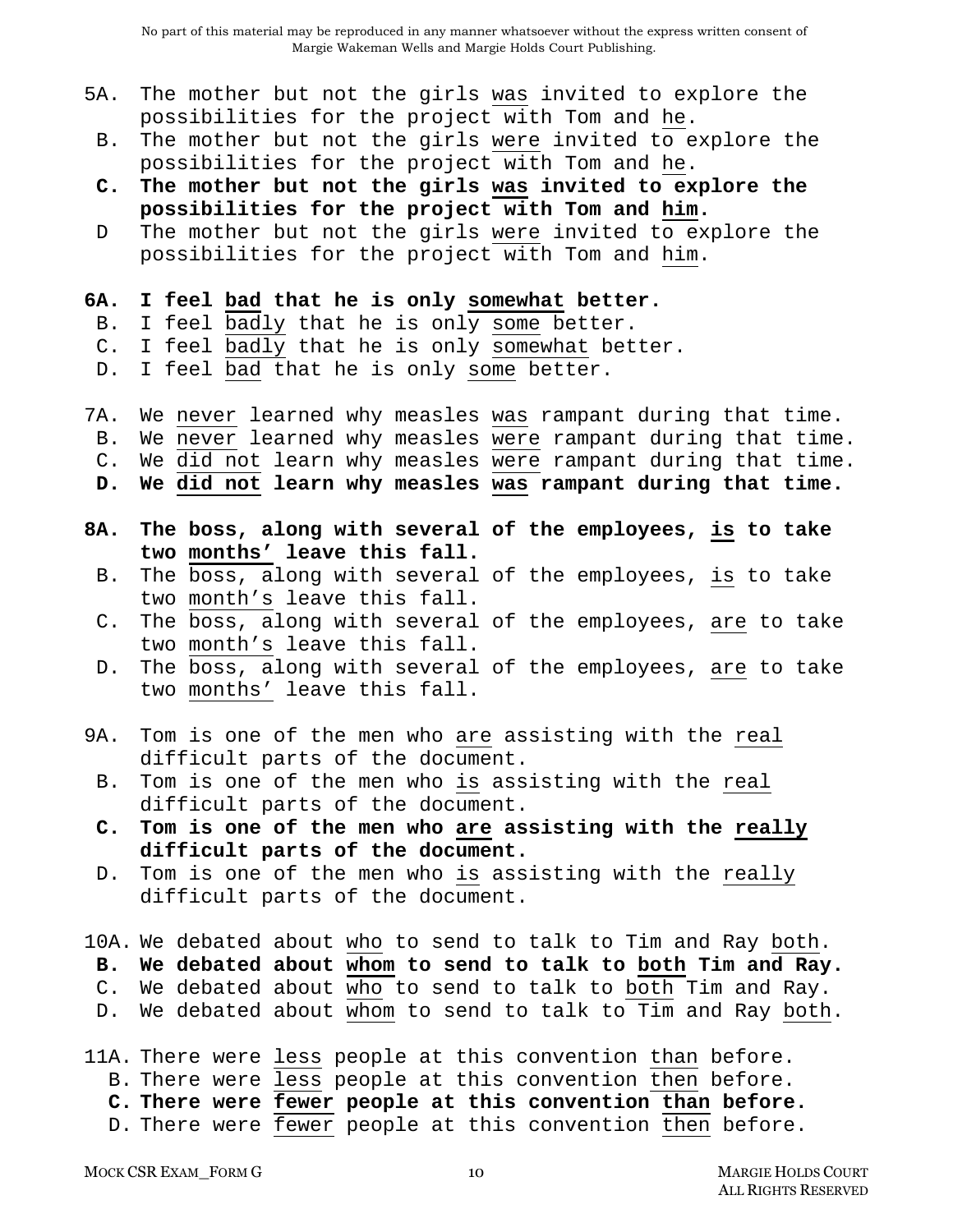- 12A. A number of them are different than what I have ordered.
	- B. A number of them is different than what I have ordered.
	- **C. A number of them are different from what I have ordered.**

D. A number of them is different from what I have ordered.

- **13A. I lay there for a while trying to decide where to spend my one week's vacation.** 
	- B. I laid there for a while trying to decide where to spend my one week's vacation.
	- C. I laid there for a while trying to decide where to spend my one weeks' vacation.
	- D. I lay there for a while trying to decide where to spend my one weeks' vacation.
- 14A. Between you and I, there are, as I see it, enough votes.
	- **B. Between you and me, there are, as I see it, enough votes.**
	- C. Between you and I, there is, as I see it, enough votes.
	- D. Between you and me, there is, as I see it, enough votes.
- **15A. I had six pairs to divide among the three of them.** 
	- B. I had six pair to divide between the three of them.
	- C. I had six pair to divide among the three of them.
	- D. I had six pairs to divide between the three of them.
- 16A. I don't recall whether it was imperative that she attends.
	- B. I don't recall if it was imperative that she attends.
	- C. I don't recall  $\overline{if}$  it was imperative that she attend.
	- **D. I don't recall whether it was imperative that she attend.**
- **17A. The river rescue ran more smoothly after his whereabouts was pinpointed.** 
	- B. The river rescue ran smoother after his whereabouts was pinpointed.
	- C. The river rescue ran more smoothly after his whereabouts were pinpointed.
	- D. The river rescue ran more smoother after his whereabouts was pinpointed.
- **18A. It is you who people think are to give it to Dan and her.**  B. It is you who people think is to give it to Dan and she. C. It is you who people think is to give it to Dan and her. D. It is you who people think are to give it to Dan and she.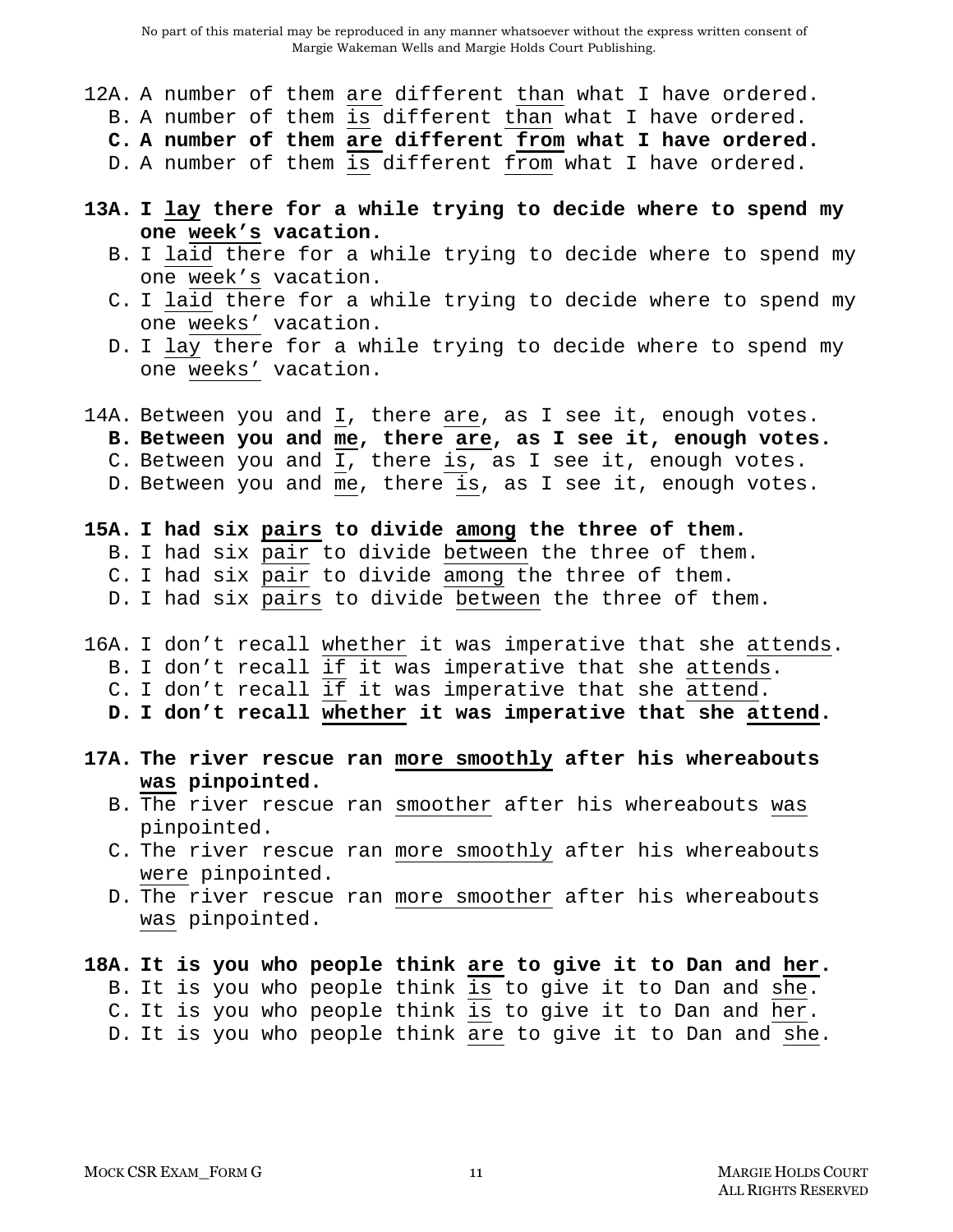- 19A. She is the one whom the boys believe are leading the party. B. She is the one who the boys believe are leading the party. C. She is the one whom the boys believe is leading the party. **D. She is the one who the boys believe is leading the party.**
- 20A. She does not feel so good as she did two months ago. B. She does not feel as good as she did two months ago. **C. She does not feel so well as she did two months ago.**  D. She does not feel as well as she did two months ago.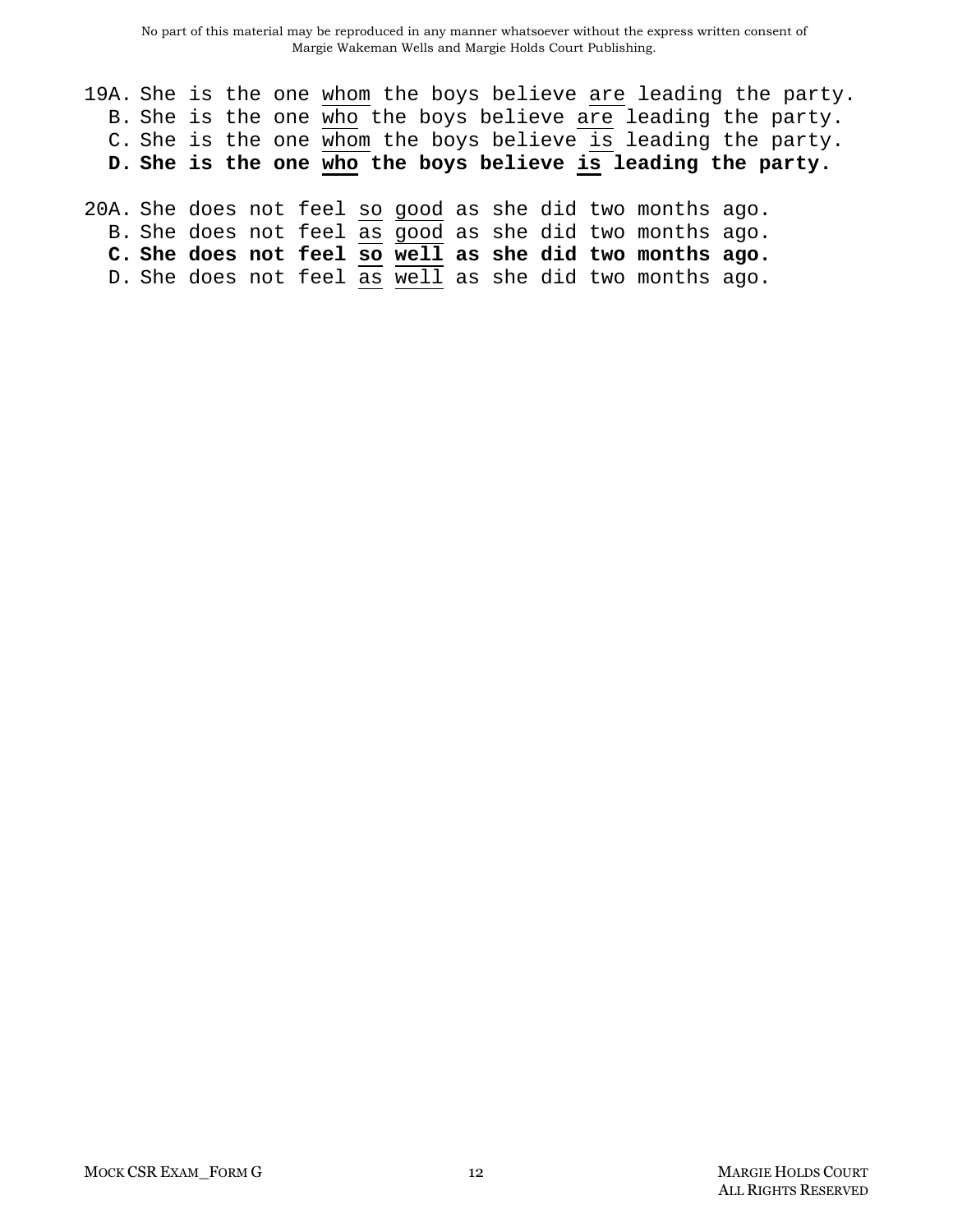## **PROOFREADING FOR PUNCTUATION, SPELLING, AND WORD USAGE**

This section consists of four-line cases. Each line in each case is a separate test item.

Read each case and determine whether each individual line in the case contains a punctuation error, a spelling error, a word usage error, or no error.

Capitalization, grammar, and hyphenation are not tested in this section.

**Directions**: *Select the option that designates the type of error*.

- D. Punctuation error: Commas, periods, question marks, quotes, dashes, apostrophes, semicolons, or colons that are used incorrectly, omitted, or misplaced.
- E. Spelling error: A word that is misspelled and forms no valid word. Example: *defendant* (correct) vs. *defendent* (incorrect).
- F. Word usage error: A word that is spelled correctly but used incorrectly. Example: *principle*/*principal*, *affect*/*effect*, *flair*/*flare*, *rest*/*wrest*, *sometime*/*some time* (limited to similar-sounding words).
- D. No error: The line contains no errors.

21 \_A\_\_ As **expected the** time after the hurricane came through 22 \_B\_\_ was a **disasterous** time. My husband, who was unhurt, spent 23 \_A\_\_ hours assisting our **neighbors'** with cleaning up and 24 \_B\_\_ removing the debris that had **accummulated** in the area.

25 \_C\_\_ He said to me, "What about your son? Is he going to **loose**  26 \_D\_\_ out on his inheritance? I cannot believe he is going to 27 \_B\_\_ be **striken** from your will," and went on to berate me on 28 \_C\_\_ it without knowing the mess it was turning **in to**.

29 \_A\_\_ I did it because we needed the money and **because after**  30 \_A\_\_ the fire destroyed the house, we had nowhere to **go, and**  31 \_C\_\_ because we had emotionally distraught kids. The **roll** I 32 \_C\_\_ played was that of breadwinner. I was **baring** a burden.

33 \_C\_\_ His own company filed a lawsuit after the two **incidence**, 34 \_C\_\_ looking for **parody**. Once the facts became widely known, 35 \_C\_\_ the defendants decided to settle the case rather **then**  36 \_A\_\_ continue to litigate what they **knew, was** a losing cause.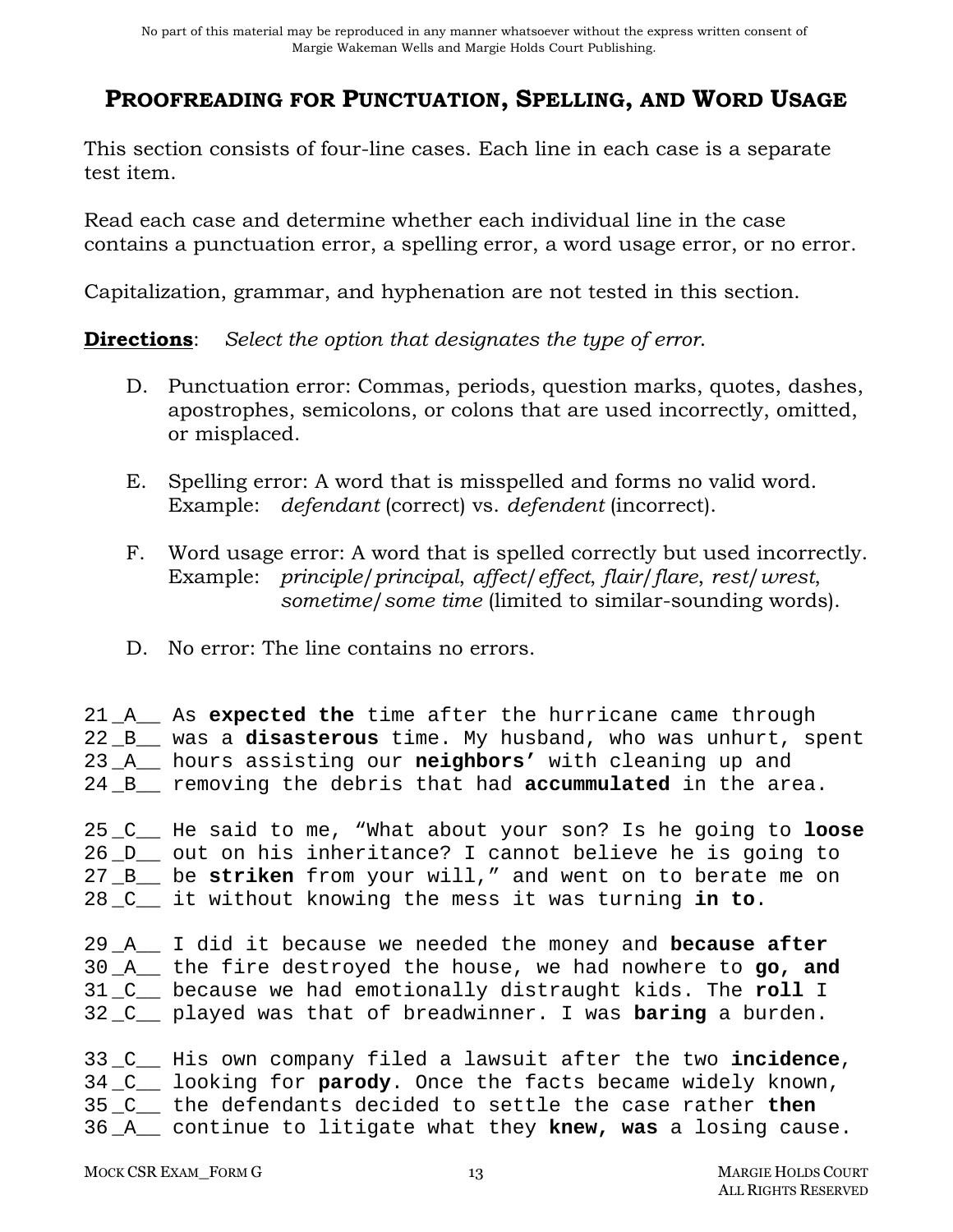40 \_B\_\_ statistics. It is, most think, a totally **seperate** issue. 37 \_D\_\_ He said, "I totally disagree with the hypothesis in the 38 \_A\_\_ chapter 'What Are the Hidden **Costs'?"** His thinking is 39 \_C\_\_ that the truth about those costs would be **born** out by the

41 \_B\_\_ We knew that these new instructions would **supercede** all 42 \_A\_\_ **others, therefore** we wanted to understand them. Our team, 43 \_A\_\_ though we were a small **unit felt** we could handle the job. 44 \_B\_\_ We were relentless in our **persuit** of perfection.

45 \_C\_\_ He walked **passed** the house several times that night. The 46 \_A\_\_ things he was looking for **include: loud** music and voices, 47 \_A\_\_ people coming and going, lights going **off, and** on. He 48 \_B\_\_ reported his findings immediately to **Sargent** Michaels.

50 \_B\_\_ **caffiene**. He also noted the presence of some arterial 49 \_A\_\_ The doctor reported heart **palpitations, because** of excess 51 \_A\_\_ **blockage, but** nothing of major consequence. She listed 52 \_B\_\_ several recommendations: **excercise** and a low-fat diet.

55 \_A\_\_ vintner, he has been the keynote at several **seminars,**  53 \_D\_\_ Her husband is a connoisseur of several varieties of fine 54 \_B\_\_ wine, mainly from the West Coast. As he is a **prominant**  56 \_A\_\_ that I have **attended, in** the Southern California area.

60 \_C\_\_ able to **whether** the financial storms we faced. 57 \_C\_\_ After moving **in to** the new house, we were immediately 58 \_D\_\_ faced with problems that were undisclosed prior to our 59 \_A\_\_ purchase. We were covered by a good **policy, and** were

61 \_C\_\_ I **new** challenges were coming and that we had to be able 62 \_C\_\_ to **affect** changes that would be beneficial to us. I have 63 \_A\_\_ been through hard times **before. Although,** they were not 64 \_D\_\_ this bad. It was unbelievable that we had to do it again.

65 \_A\_\_ Not really knowing what to **expect I** was uneasy about 66 \_A\_\_ this deal. It just didn't feel right. He kept **saying**  67 \_A\_\_ "It's **okay, we** will be fine. What do you need me to do to 68 \_A\_\_ convince you it is **okay? I** wasn't comfortable with it.

70 \_C\_\_ I need to go to the ER," beginning to **feint** before she 69 \_D\_\_ In the afternoon she said to me, "I feel strange. I think 71 \_A\_\_ even finished the sentence. I called 9-1-1 **immediately,**  72 \_D\_\_ and waited impatiently until I heard the sirens nearby.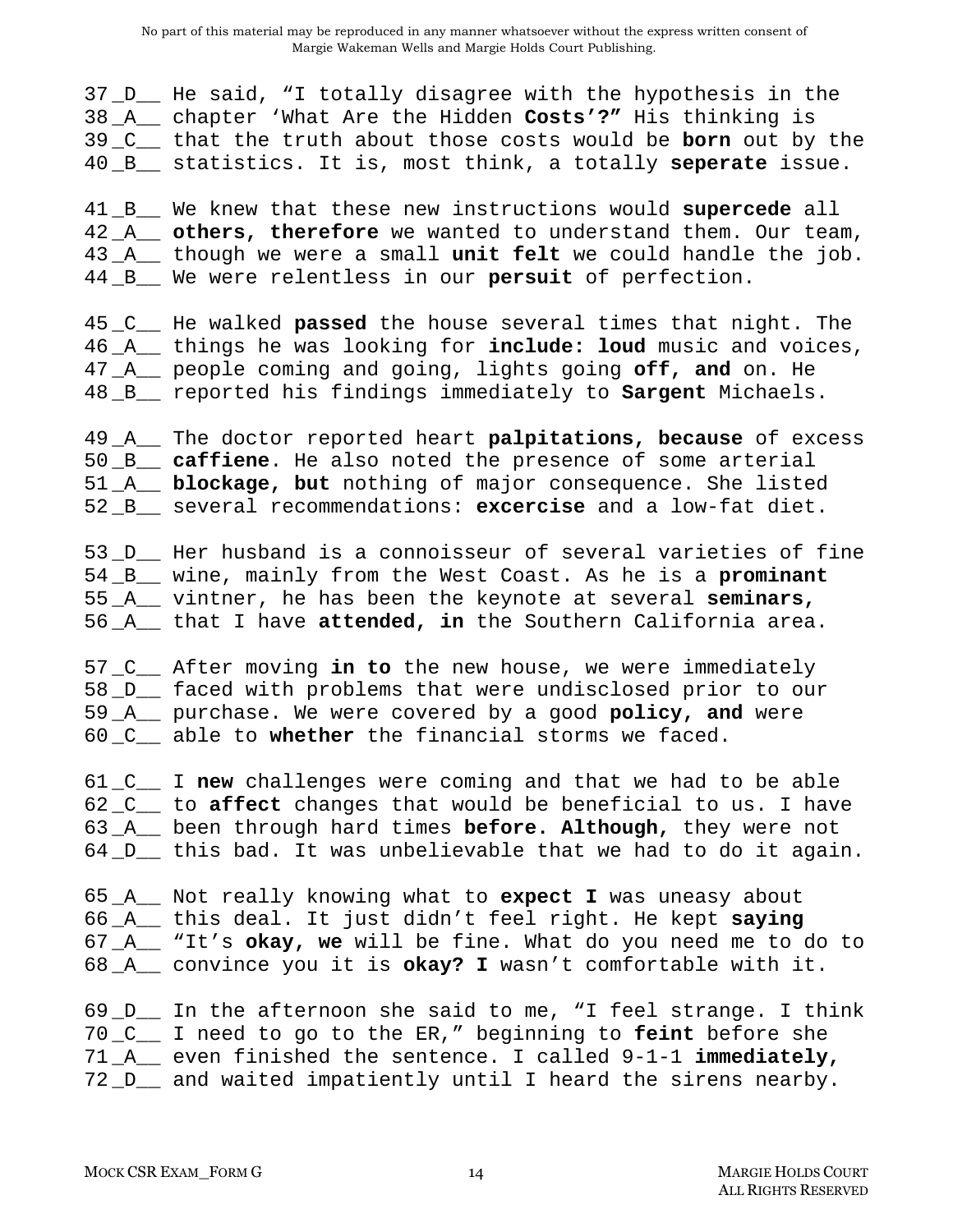73 \_D\_\_ It is a loan that we have funded and, after all expenses 74 \_A\_\_ are paid, will try -- I appreciate the word **transparency.**  75 \_D\_\_ It is what we are aiming for; however, I do want to say 76 \_C\_\_ we intend this to be **discreet** from our main business.

77 \_D\_\_ It was a caffeinated beverage that he was drinking, which 78 \_C\_\_ he purchased earlier. It was a **faze** he was going through. 79 \_B\_\_ By the time he arrived, he was **fidgetty**. I knew we were 80 \_A\_\_ in for a rough **ride, as** we tried to settle the details.